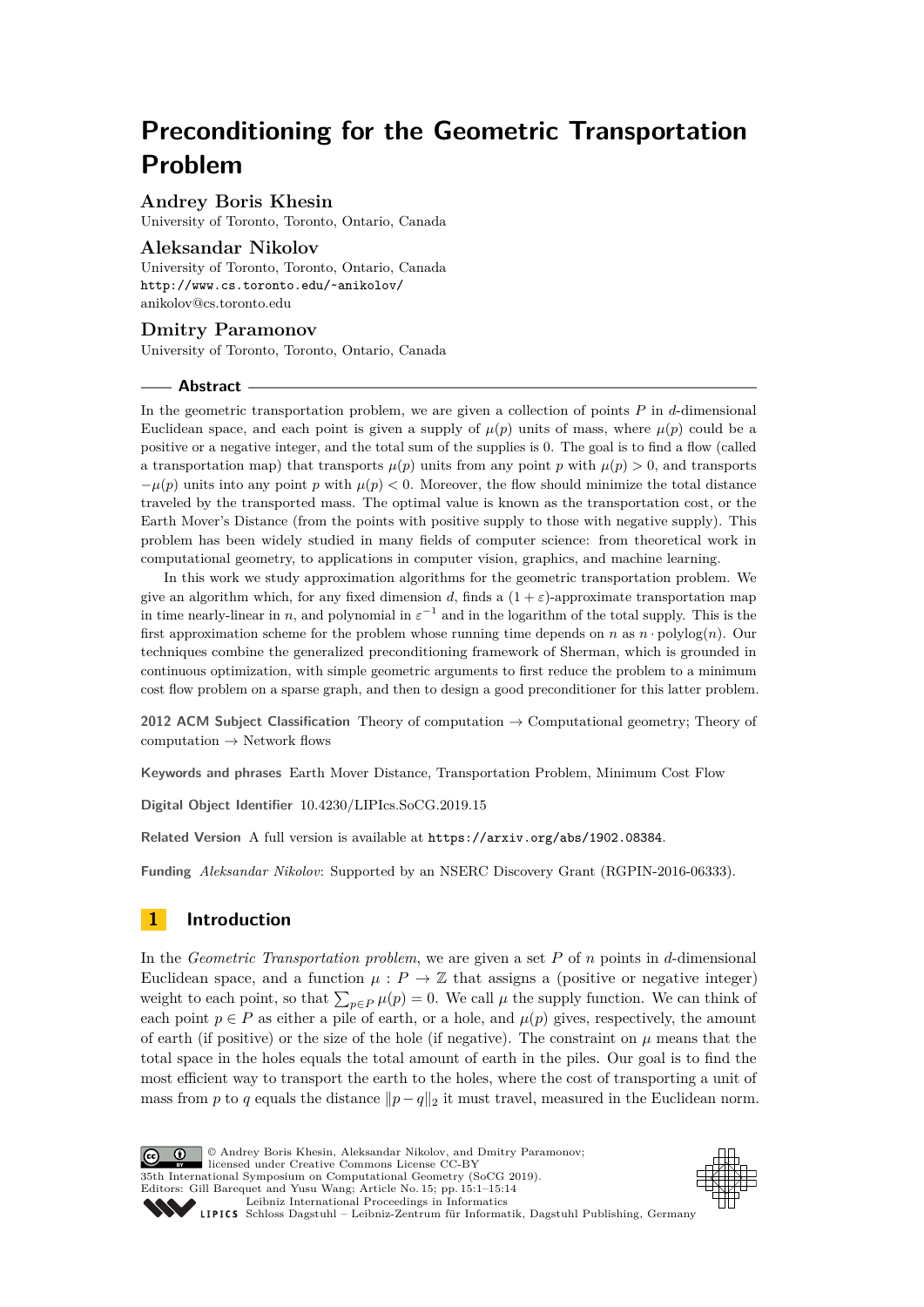#### **15:2 Preconditioning for Transportation**

More formally, let  $P_+ = \{p \in P : \mu(p) \geq 0\}$  be the "piles" and  $P_- = \{q \in P : \mu(q) < 0\}$ be the "holes". We want to solve the minimum cost flow problem given by the following linear program

Minimize 
$$
\sum_{p \in P_+, q \in P_-} f_{pq} ||p - q||_2
$$

subject to

$$
\forall p \in P_+ : \sum_{q \in P_-} f_{pq} = \mu(p),
$$

$$
\forall q \in P_- : \sum_{p \in P_+} f_{pq} = \mu(q),
$$

$$
\forall p \in P_+, q \in P_- : f_{pq} \ge 0.
$$

Above, the constraints enforce that all demands are satisfied, i.e. all the earth goes into holes, and no hole is overfilled. A vector  $f \in \mathbb{R}^{P_+ \times P_-}$  that satisfies these constraints is called a *transportation map* for  $(P, \mu)$ . The cost of an optimal transportation map is called the *transportation cost* of  $(P, \mu)$ , or also the Earth Mover's Distance, or 1-Wasserstein distance between the measures  $\phi = \mu|_{P_+}$  and  $\psi = -\mu|_{P_-}$ , and is denoted  $\cos(T(P, \mu))$ .

The geometric transportation problem is a discretized version of the continuous optimal mass transportation problem of Monge and Kantorovich. This is a classical problem in mathematics, with many beautiful connections to partial differential equations, geometry, and probability theory, among others [\[19\]](#page-13-1). The discrete problem above has also found a large number of applications, for example to shape matching [\[9,](#page-13-2) [10\]](#page-13-3) and image retrieval [\[15,](#page-13-4) [13\]](#page-13-5) in computer vision, and interpolation between distributions in graphics [\[6\]](#page-13-6). It is also of intrinsic interest as a natural problem in computational geometry.

The geometric transportation problem can be modeled as a minimum cost flow problem in the complete bipartite graph with bi-partition  $P_+ \cup P_-$ . This graph is dense, and solving the minimum cost flow problem exactly using the algorithm of Lee and Sidford would take time  $O(n^{2.5} \text{ polylog}(U))$ , where  $U = \sum_{p \in P_+} \mu(p)$ . If instead we settle for an  $(1+\varepsilon)$  $(1+\varepsilon)$  $(1+\varepsilon)$ -approximation, then the recent algorithm of Sherman [\[18\]](#page-13-7) gives running time  $O(n^{2+o(1)}\varepsilon^{-2})$ . However, there exist faster (in certain parameter regimes) approximation algorithms which exploit the geometric structure of the problem: after a long line of work, Sharathkumar and Agarwal [\[17\]](#page-13-8) gave an algorithm that computes a  $(1 + \varepsilon)$ -approximation in time  $O(n\sqrt{U} \text{ polylog}(U, \varepsilon, n))$ , and, recently, Agarwal et al. [\[1\]](#page-12-0) gave several algorithms with different trade-offs, among them an  $(1 + \varepsilon)$ -approximation algorithm running in time  $O(n^{3/2} \varepsilon^{-d} \text{ polylog}(U, n))$ . A nearly linear time  $(1 + \varepsilon)$ -approximation algorithm was given by Sharathkumar and Agarwal [\[16\]](#page-13-9) in the special case of unit supplies; their algorithm runs in time  $O(n\varepsilon^{-O(d)}$  polylog(*n*)). Until now, no such algorithm was known for general supply functions.

A related line of work focuses on estimating the transportation cost, without necessarily computing a transportation map. An influential paper in this direction was that of Indyk [\[11\]](#page-13-10), whose algorithm gives a constant factor approximation to the transportation cost in the case of unit supplies, in time  $O(n \text{ polylog}(n))$ . This result was extended to arbitrary supplies and to approximation factor  $1 + \varepsilon$  by Andoni et al. [\[4\]](#page-12-1), whose algorithm runs in time  $O(n^{1+o(1)})$ , with the  $o(1)$  factor in the exponent hiding dependence on  $\varepsilon$ . The result of Sherman [\[18\]](#page-13-7), mentioned above, together with the existence of sparse Euclidean spanners, implies an

<span id="page-1-0"></span><sup>1</sup> We allow the implicit constants in the asymptotic notation to depend on the dimension *d*, except when the asymptotic notation is used in an exponent.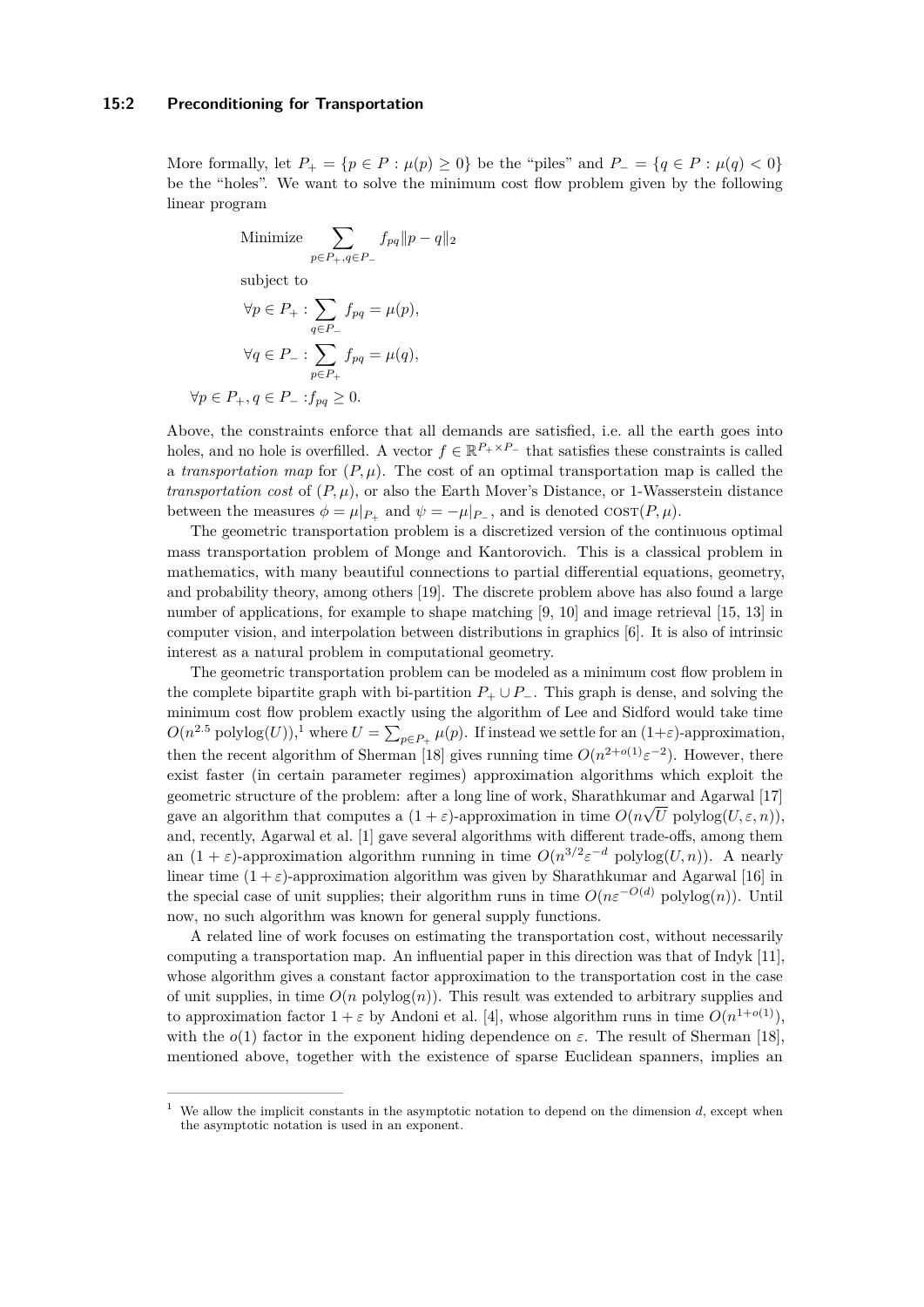$O(n^{1+o(1)}\varepsilon^{-O(d)})$  time algorithm to estimate the transportation cost.<sup>[2](#page-2-0)</sup> It is not immediately clear, however, how to use the flow in *G* to construct a transportation map of comparable cost in nearly linear time.

There is a related line of work [\[14,](#page-13-11) [2,](#page-12-2) [3\]](#page-12-3) that studies the transportation problem when the cost of transporting mass from *p* to *q* is  $||p - q||_2^r$ , giving the *r*-Wasserstein distance. This appears to be a more challenging problem, and we do not address it further.

## **1.1 Our results and methods**

Let us recall that the aspect ratio (or spread) of a pointset P is defined as the ratio of its diameter to the smallest distance between two distinct points. Our main result is a nearly linear time  $(1 + \varepsilon)$ -approximation algorithm for the geometric transportation problem, as captured by the following theorem.

<span id="page-2-1"></span>▶ **Theorem 1.** *There exists a randomized algorithm that on input an n-point set*  $P \subset \mathbb{Q}^d$  *with aspect ratio*  $\Delta$ *, and supply function*  $\mu$  :  $P \to \mathbb{Z}$ *, runs in time*  $O(n\varepsilon^{-O(d)} \log(\Delta)^{O(d)} \log n)$ *, and with probability at least*  $1/2$  *finds a transportation map with cost at most*  $(1+\varepsilon) \cdot \cos(T(P, \mu))$ .

*There also exists a randomized algorithm that on input an <i>n*-point set  $P \subset \mathbb{Q}^d$  and supply function  $\mu : P \to \mathbb{Z}$  such that  $U = \sum_{p \in P_+} \mu(p)$ , runs in time  $O(n\varepsilon^{-O(d)} \log(U)^{O(d)} \log(n)^2)$ , *and with probability at least* 1*/*2 *finds a transportation map with cost at most*  $(1 + \varepsilon) \cdot \text{COST}(P, \mu).$ 

In constant dimension, the dependence of the running time on the aspect ratio  $\Delta$  or total supply *U* is polylogarithmic, and the dependence on the approximation  $\varepsilon$  is polynomial. The dependence on *n* is just  $O(n \log n)$  (respectively  $O(n \log(n)^2)$ ). This is in contrast with prior work which either had a much larger dependence on *n*, or a polynomial dependence on *U*.

In the proof of this result, we employ a combination of geometric tools, and tools from continuous optimization developed for the general minimum cost flow problem. As a first step, we reduce the transportation problem to an (uncapacitated) minimum cost flow problem on a random sparse graph. This construction is closely related to the prior work of Sharathkumar and Agarwal in the case of unit capacities [\[16\]](#page-13-9), and also to the estimation algorithm for the transportation cost in [\[4\]](#page-12-1). In particular, the sparse graph and minimum cost flow instance we construct are a simplification of the minimum cost flow instance in [\[4\]](#page-12-1). Together with the recent work of Sherman [\[18\]](#page-13-7), this reduction is enough to get a  $O(n^{1+o(1)}\varepsilon^{-O(d)})$  time algorithm to estimate the transportation cost. As mentioned above, this running time can also be achieved using a Euclidean spanner, and the random sparse graph we use can, in fact, be seen as a randomized spanner. Our graph, however, has a nice hierarchical structure not shared by other spanner constructions. In particular, there is a quadtree of the input point set such that any edge leaving a cell of the quadtree goes to either a sibling cell or a parent cell. This property is useful both for improving the running time further, and for computing a transportation map.

To further improve the running time, we open up Sherman's elegant framework, and combine it with classical geometric constructions. Sherman showed that repeatedly finding a flow which is approximately optimal, and approximately feasible gives a fast algorithm, as long as the problem being solved is sufficiently well conditioned. Unfortunately, most minimum cost flow problems are not well-conditioned in their natural formulations, and we need to construct a *preconditioner*. We exploit ideas from the known embeddings of

<span id="page-2-0"></span><sup>2</sup> We are indebted to an anonymous reviewer for this observation.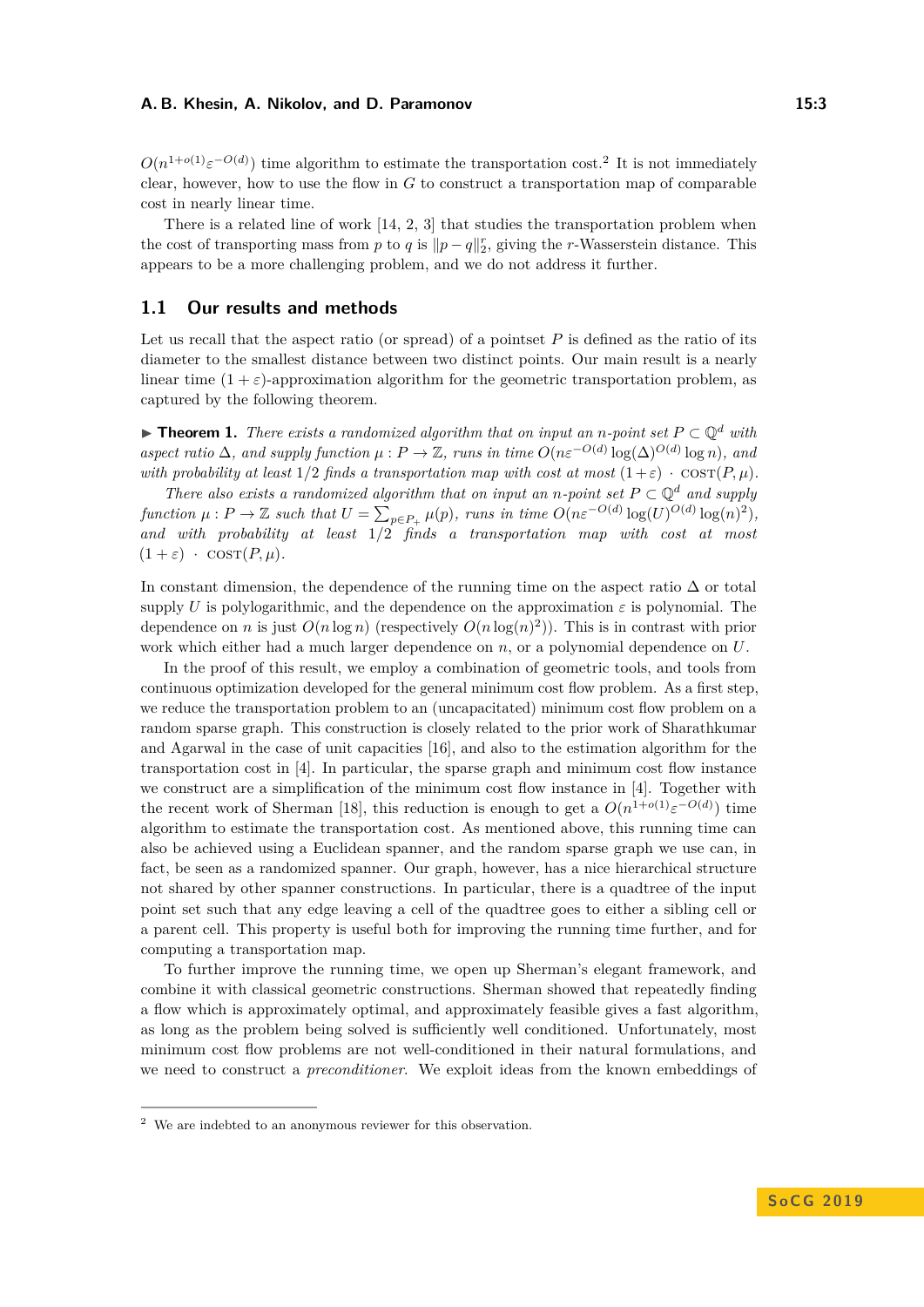### **15:4 Preconditioning for Transportation**

transportation cost into  $\ell_1$  [\[7,](#page-13-12) [12\]](#page-13-13) to construct a preconditioner with condition number that depends polynomially on the approximation factor and the logarithm of the aspect ratio. The insight that these simple and well-known techniques can be repurposed to give high-quality preconditioners is one of our main conceptual contributions. Finally, we also give a simple method to extract a transportation map from a low-cost flow in our random sparse graph.

# **2 Notation and basic notions**

We use the notation  $||x||_p$  for the  $\ell_p$  norm of a vector  $x \in \mathbb{R}^d$ :  $||x||_p = \left(\sum_{i=1}^d |x_i|^p\right)^{1/p}$ . We will assume that the input  $P \subset \mathbb{Q}^d$  to our problem lies in  $[0, \Delta]^d$ , and that the smallest Euclidean distance between any two points is at least 1. Since any shifts, rotations, or dilations of the points do not change the problem, this assumption is equivalent to assuming that the aspect ratio of *P*, i.e. the ratio between the diameter of *P* and the smallest distance that the aspect ratio of P, i.e. the ratio between the diameter control between  $\Delta$  and  $\sqrt{d}\Delta$ .

In fact, at the cost of a small increase in the approximation factor, we can reduce to this case of bounded aspect ratio. The reduction produces a point set *P* for which  $\Delta$  is bounded by a factor that depends on  $U = \sum_{p \in P_+} \mu(p)$ .

<span id="page-3-0"></span> $\blacktriangleright$  **Lemma 2** ([\[11,](#page-13-10) [4\]](#page-12-1)). *Suppose that there exists a function T, increasing in all its parameters, and an algorithm which, for any*  $\varepsilon, \delta < 1$ , *on input of size n in*  $[0, \Delta]^d \cap \mathbb{Z}^d$ , *runs in time*  $O(nT(\Delta, \varepsilon, \delta))$ *, and with probability*  $1 - \delta$  *computes a*  $1 + \varepsilon$  *approximation to the geometric transportation problem. Then there exists an algorithm that takes any input*  $P \subset \mathbb{R}^d$  of size *n* and  $\mu$ :  $P \to \mathbb{Z}$  such that  $U = \sum_{p \in P_+} \mu(p)$ , runs in time  $O(nT(cdU/\varepsilon^2, \varepsilon, \delta n))$  for an *absolute constant c*, and, with probability  $1 - \delta$ , achieves an approximation of  $1 + O(\varepsilon)$  for *the geometric transportation problem on*  $P$  *and*  $\mu$ *.* 

With this lemma, the second algorithm in Theorem [1](#page-2-1) follows from the first one. For this reason, we can focus our presentation on the case of bounded aspect ratio.

For a set *V*, we call  $f \in \mathbb{R}^{V \times V}$  a *flow* if it is anti-symmetric, i.e.  $f_{uv} = -f_{vu}$  for every  $u, v \in V$ . Intuitively, we think of  $f_{uv} > 0$  as flow going in the direction from *u* to *v*. For a graph  $G = (V, E)$ , we define a flow on G to be a flow f supported on E, i.e. one such that  $f_{uv} = 0$  for any  $(u, v) \notin E$ . The *divergence* of a flow *f* at *u* is the quantity  $\sum_{v \in V} f_{uv}$ , i.e. the excess of the flow leaving *u* over the flow entering *u*. When the divergence at *u* is 0, we say that *flow conservation* is satisfied at *u*.

In general, we assume that our graphs are stored in the adjacency list representation, and that flow values are stored with the adjacency list.

# **3 Reduction to minimum cost flow on a sparse graph**

The first step in our algorithm is to reduce the geometric transportation problem, which is naturally modeled as a minimum cost flow problem on a complete bipartite graph, to another minimum cost flow on a sparse random graph. The following construction is a simplified version of one used in [\[4\]](#page-12-1).

## **3.1 Graph construction**

Recall that  $P \subset [0, \Delta^d]$ . We start by constructing a grid containing all the points in *P* as follows. We sample a uniformly random point  $x \in [0, \Delta]^d$ , and define the cell  $C_0 =$  $[-\Delta, \Delta]^d + x$ . Note that all points in *P* are in  $C_0$ . We say that  $C_0$  is on *level 0*. The set of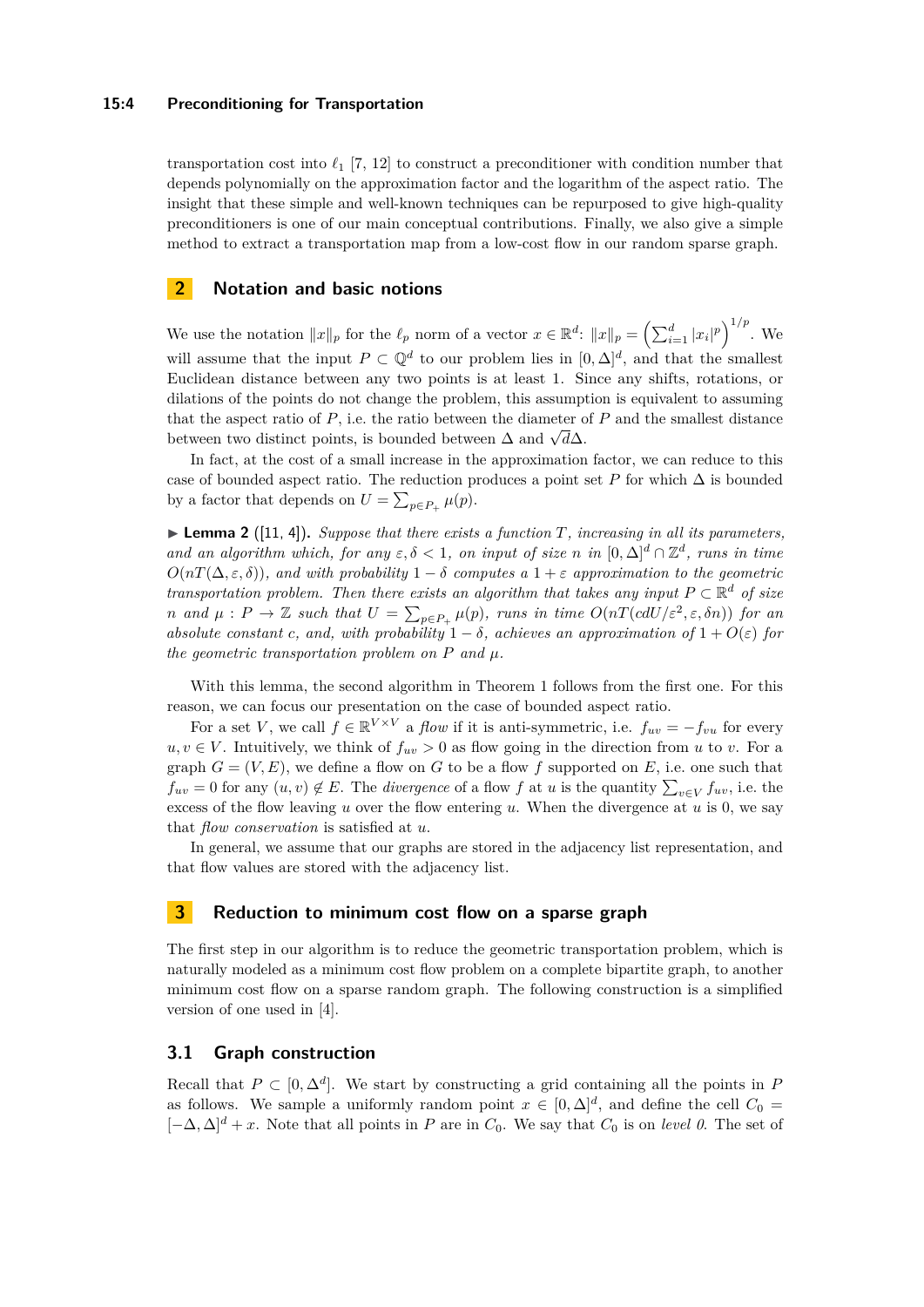<span id="page-4-0"></span>

**Figure 1** A cell  $C_{\ell-1}$  on level  $\ell-1$  and the four cells on level  $\ell$  contained in it. The subcells of *C*<sup> $\ell$ </sup>−1 are shown with dashed lines, and the corresponding net points in *N*<sup> $\ell$ </sup>−1 with black dots. The subcells of one of the cells on level  $\ell$  are shown with dotted lines, and the corresponding net point in  $N_{\ell}$  with crosses.

cells on level  $\ell$  is labelled  $C_{\ell}$  and is constructed by taking each cell *C* in  $C_{\ell-1}$  and dividing it into  $2^d$  equally-sized cubes of side length half the side length of  $C$ , and retaining those that contain points in *P*. We say that *C* is the *parent* of the cells into which it was divided. Conversely, those  $2^d$  cells are called the *children* of *C*. This division is continued until level *L*, where all points in *P* lie in different cells in  $\mathcal{C}_L$ . With probability 1, no point of *P* lands on the boundary of any cell, so we will ignore this event.

Since the side length of any cell on level  $\ell$  is half of the side length of a cell on level  $\ell - 1$ , any cell in  $\mathcal{C}_{\ell}$  has side length  $2^{1-\ell}\Delta$ , and we refer to this length as  $\Delta_{l}$ . Also note that,  $\ell = 1$ , any cen in  $C_{\ell}$  has side length  $2 \to \Delta$ , and we refer to this length as  $\Delta_l$ . Also note that since the closest two points in *P* are at least distance 1 apart, we have  $L \leq \log_2(2\sqrt{d}\Delta)$ , so  $L = O(\log \Delta)$ . Moreover, any point  $p \in P$  lies in at most  $L + 1$  cells, one per level, and, since in  $\mathcal{C}_\ell$  we only retain cells that contain points in *P*, we have that  $|\mathcal{C}_0 \cup \ldots \cup \mathcal{C}_L| \leq n(L+1)$  $O(n \log \Delta)$ .

Let  $\varepsilon_0$  be a small number such that  $\varepsilon_0^{-1}$  is an *even* integer. This  $\varepsilon_0$  is not the same as the value used when we speak of a  $(1 + \varepsilon)$ -approximation, although the two are related, as we will see. Next, for each  $\ell \in \{0, \ldots, L, w$ e take each cell  $C \in \mathcal{C}_{\ell}$ , and we divide it into  $\varepsilon_0^{-d}$  *subcells*, each of side length  $\varepsilon_0 \Delta_l$ . The set of all such subcells of all  $C \in \mathcal{C}_{\ell}$  is denoted  $\mathcal{C}_{\ell}$ . To each subcell we associate a *net point* at its centre and we denote the set of all net points on level  $\ell$  as  $N_{\ell}$ . See Figure [1](#page-4-0) for an illustration. Note that  $|N_{\ell}| = |\mathcal{C}_{\ell}| \varepsilon_0^{-d}$ , so  $|N_0 \cup \ldots \cup N_L| \leq n(L+1)\varepsilon_0^{-d} = O(n\varepsilon_0^{-d}\log\Delta).$ 

If *p* is a point in  $C_0$ , let  $C_\ell(p) \in \widetilde{\mathcal{C}}_\ell$  be the unique subcell on level  $\ell$  that contains *p*. Similarly, let  $N_\ell(p)$  be the net point on level  $\ell$  closest to *p*. Equivalently,  $N_\ell(p)$  is the center of  $C_{\ell}(p)$ . We say that  $N_{\ell}(p)$  and  $N_{\ell-1}(p)$  are each other's *child* and *parent*, respectively.

We are now ready to construct our graph  $G = (V, E)$ . We set  $V = P \cup N_0 \cup N_1 \cup \cdots \cup N_L$ , the set of all of the points in the original problem and all of the netpoints we have constructed. By the previous discussion,  $|V| = O(n\varepsilon_0^{-d} \log \Delta)$ . We build our graph using three types of edges. The first set, *E*1, connects points *p* in *P* to their closest net point on level *L*, i.e.  $E_1 = \{(p, N_L(p)) : p \in P\}$ . The size of this set is  $|E_1| = n$ . The second set of edges,  $E_2$ , connects all net points of subcells of a given cell pairwise. Thus,

$$
E_2 = \{(u, v) : \ell \in \{0, 1, \dots, L\}, C \in \mathcal{C}_{\ell}, u, v \in N_{\ell} \cap C \text{ s.t. } u \neq v\}.
$$

Since  $|\mathcal{C}_{\ell}| \leq n$ , and, for any  $C \in \mathcal{C}_{\ell}$ ,  $|N_{\ell} \cap C| = \varepsilon_0^{-d}$ , we have that  $|E_2| \leq (L+1)n\varepsilon_0^{-2d}$  $O(n\varepsilon_0^{-2d}\log\Delta)$ . The last set of edges,  $E_3$ , connects net points to their parent net points, i.e.

$$
E_3 = \{ (N_{\ell-1}(u), u) : \ell \in \{1, 2, \ldots, L\}, u \in N_{\ell} \}.
$$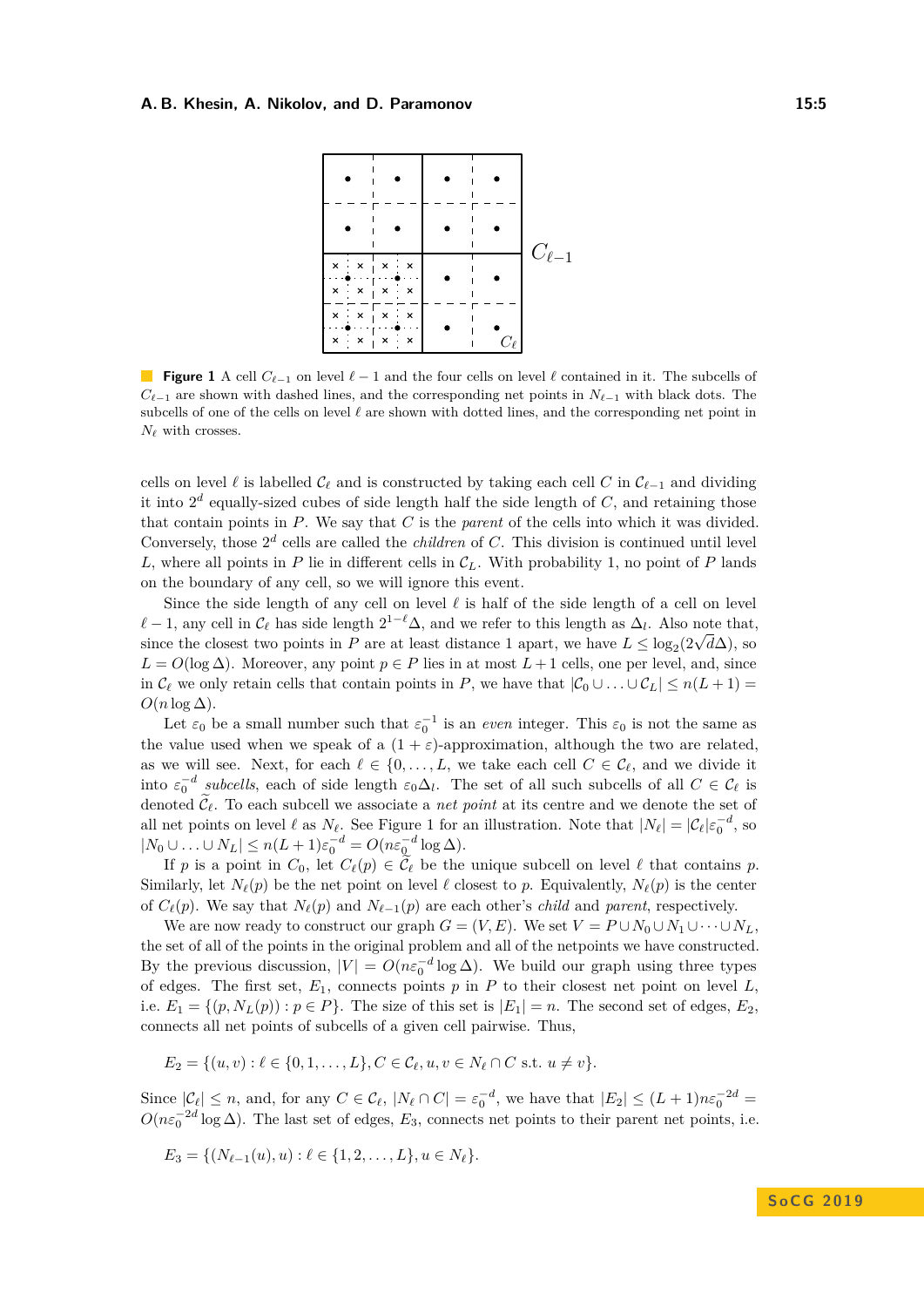#### **15:6 Preconditioning for Transportation**

The size of  $E_3$  is less than the total number of net points, so  $|E_3| = O(n\varepsilon_0^{-d} \log \Delta)$ . Then, the set of edges is defined as  $E = E_1 \cup E_2 \cup E_3$ , and this completes the description of  $G = (V, E)$ . The number of edges is dominated by the size of  $E_2$ , and is in  $O(n\varepsilon_0^{-2d} \log \Delta)$ . We will be calculating distances between points along paths in this graph, and we define the distance/cost of any edge to equal the Euclidean distance between the two endpoints of the edge.

For the rest of the paper we will use *G* to refer to the random graph constructed above. Having stored the random shift of  $C_0$ , we can enumerate the vertices in time  $O(n\varepsilon_0^{-d}\log\Delta)$ by going through each point in *P* and checking which cells it lies in. We can then store the vertices in a static dictionary [\[8\]](#page-13-14). Similarly, we can construct the adjacency lists of the vertices in time  $O(n\varepsilon_0^{-2d} \log \Delta)$ .

# <span id="page-5-0"></span>**3.2 Preserving Euclidean distance**

Let  $dist_G(u, v)$  be the shortest path distance between two nodes *u* and *v* of *G*, i.e.

$$
dist_G(u, v) = \min \sum_{i=1}^k ||u_i - u_{i-1}||_2,
$$

with the minimum taken over paths  $u = u_0, \ldots, u_k = v$  connecting *u* and *v* in *G*. Our goal for this section is to show that, for any two p and q in P, the expected value of dist<sub> $G(u, v)$ </sub> is close to the Euclidean distance between them. In other words, we want to show that our random graph construction provides a randomized embedding of Euclidean distance into the shortest path metric of a sparse graph. This is similar to the embeddings used in [\[4\]](#page-12-1) and [\[17,](#page-13-8) [16\]](#page-13-9), and can be seen as a randomized spanner construction, in which the graph *G* only needs to have low stretch in expectation.

For two points p and q in P, we define  $\ell(p,q)$  to be the level of the smallest cell containing both *p* and *q*, which can depend on the random shift of the grid. This means that  $C_{\ell(p,q)}(p) = C_{\ell(p,q)}(q)$ , but  $C_{\ell(p,q)+1}(p) \neq C_{\ell(p,q)+1}(q)$ . The following definition will be useful.

**► Definition 3.** *Given two points*  $p, q ∈ P$ *, the canonical path between*  $p$  *and*  $q$  *in the random graph G consists of the edges*

$$
\{(N_{\ell}(p), N_{\ell-1}(p) : \ell(p,q) + 1 \leq \ell \leq L\} \cup \{(N_{\ell(p,q)}(p), N_{\ell(p,q)}(q))\}
$$
  

$$
\cup \{(N_{\ell}(q), N_{\ell-1}(q) : \ell(p,q) + 1 \leq \ell \leq L\} \cup \{(N_{L}(p), p), (N_{L}(q), q)\}.
$$

The canonical path could be much longer than  $\|p-q\|_2$  because, if *p* and *q* are two nearby points that are separated by a grid line, the canonical path will be much larger than the Euclidean distance. However, when *p* and *q* are very close together, the likelihood that such a grid line will fall between them is low. To formalize this intuition, we need the following well-known bound on the probability that  $p$  and  $q$  will be split at a certain level of the tree, which is elementary, and goes back at least to Arora's work on Euclidean TSP [\[5\]](#page-12-4).

▶ **Lemma 4.** *Over the random shift of*  $C_0$ *,*  $\forall p, q \in P$ *,* 

$$
\mathbb{P}(C_{\ell}(p) \neq C_{\ell}(q)) \leq \frac{\|p-q\|_1}{\Delta_{\ell}} \leq \frac{\sqrt{d}\|p-q\|_2}{\Delta_{\ell}}.
$$

Using this standard lemma, we can prove the bound on the distortion between Euclidean distance and the expected shortest path distance in *G*. The proof, which is standard, is presented in the full version of the paper.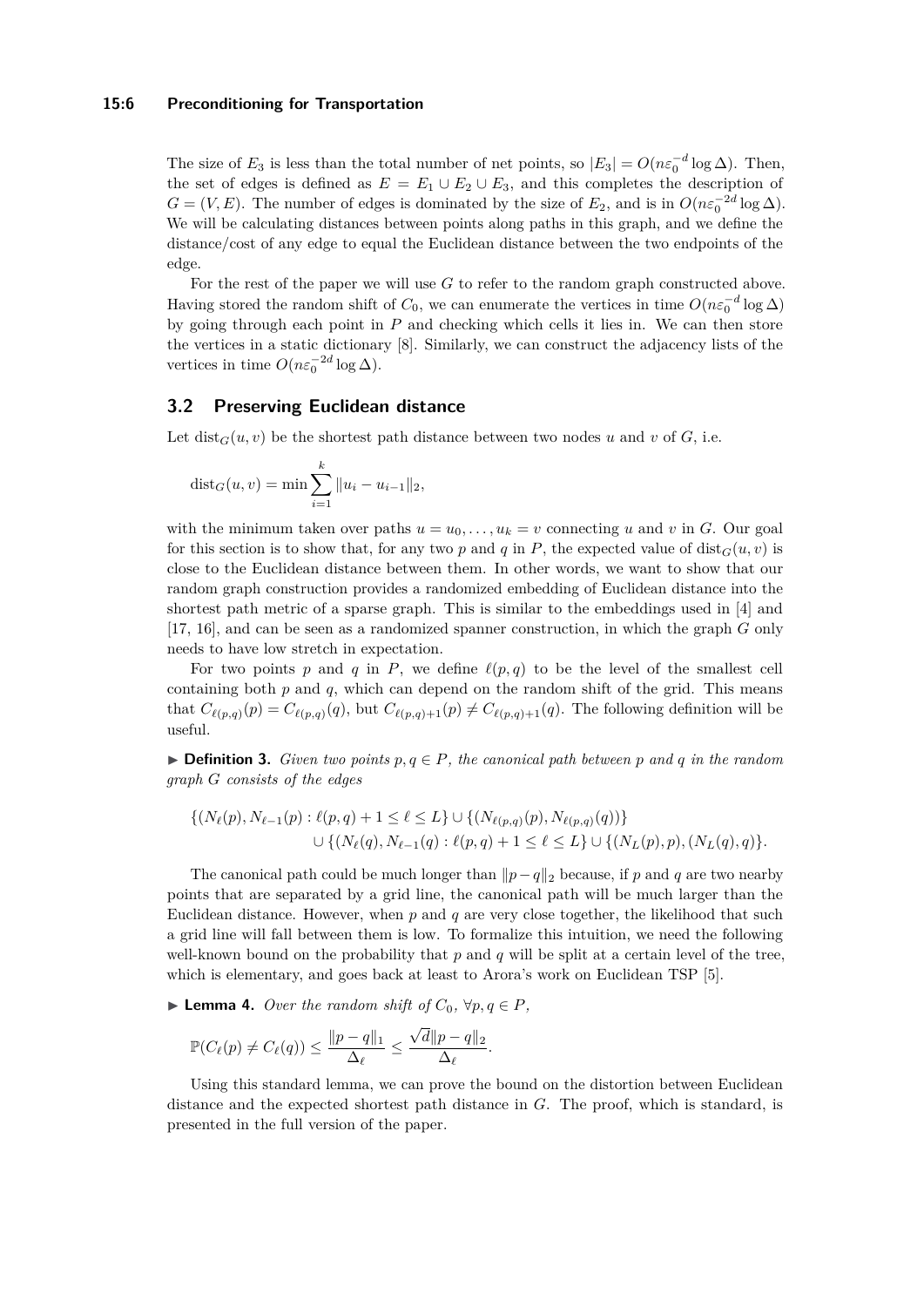► **Lemma 5.** *Let*  $p, q \in P$ *. Then, for any shift of*  $C_0$ ,  $||p - q||_2 \leq \text{dist}_G(p, q)$ *. Moreover, over the random shift of*  $C_0$ ,  $\mathbb{E}[\text{dist}_G(p,q)] \leq (1 + O(\varepsilon_0 L)) \|p - q\|_2$ .

## <span id="page-6-6"></span>**3.3 Approximating the transportation cost with minimum cost flow**

We are now ready to translate the transportation problem to a minimum cost flow problem in *G*, captured by the following linear program.

<span id="page-6-0"></span>Minimize 
$$
\sum_{(u,v)\in E} f_{uv} \|u - v\|_2
$$
 (1)

subject to

$$
\forall u, v \in V: f_{uv} = -f_{vu} \tag{2}
$$

<span id="page-6-5"></span><span id="page-6-1"></span>
$$
\forall p \in P : \sum_{u \in V} f_{pu} = \mu(p),\tag{3}
$$

$$
\forall u \in V \setminus P : \sum_{v \in v} f_{uv} = 0. \tag{4}
$$

Let us denote by  $\text{corr}(G, \mu)$  the value of the optimal solution to the problem [\(1\)](#page-6-0)–[\(4\)](#page-6-1). Note that, since *G* is a random graph,  $\cos(T(G, \mu))$  is also a random variable.

The next theorem shows that that  $\cos( G, \mu)$  approximates the transportation cost  $\cos(T, \mu)$ . The proof is given in the full version of the paper.

<span id="page-6-7"></span>▶ **Theorem 6.** *For any shift of*  $C_0$ ,  $\text{COST}(P, \mu)$  ≤  $\text{COST}(G, \mu)$ *. Moreover, over the random shift of*  $C_0$ *,* 

 $\mathbb{E}[\cos(T(\mathcal{G}, \mu))] \leq (1 + O(\varepsilon_0 L)) \cos(T(\mathcal{P}, \mu)).$ 

# **4 Solving the minimum cost flow problem**

In this section we describe the generalized preconditioning framework of Sherman [\[18\]](#page-13-7), and describe how to use it to solve the minimum cost flow problem  $(1)-(4)$  $(1)-(4)$  $(1)-(4)$  in nearly linear time.

## **4.1 Generalized preconditioning framework**

We take a short detour to describe the generalized preconditioning framework of Sherman. Suppose that  $\|\cdot\|$  is a norm on  $\mathbb{R}^m$ , and we are given inputs  $A \in \mathbb{R}^{n \times m}$  and  $b \in \mathbb{R}^n$ . The framework is concerned with solving the following optimization problem over the variables  $f \in \mathbb{R}^m$ :

<span id="page-6-4"></span><span id="page-6-3"></span>
$$
Minimize \|f\| \tag{5}
$$

subject to 
$$
Af = b
$$
, (6)

This formulation can capture many important problems, including, crucially for us, the uncapacitated minimum cost flow problem, $3$  as we explain later.

A central definition in the framework is that of the nonlinear condition number. Before we state it, let us recall that the norm of a linear map  $T: X \to Y$ , where  $(X, \|\cdot\|_X)$  and  $(Y, \|\cdot\|_Y)$  are two finite dimensional normed vector spaces, is defined as

$$
||T|| = \sup_{x \neq 0} \frac{||T(x)||_Y}{||x||_X}.
$$

<span id="page-6-2"></span><sup>3</sup> Uncapacitated minimum cost flow is commonly known as the transportation problem. We do not use this terminology, in order to avoid confusion with the geometric transportation problem.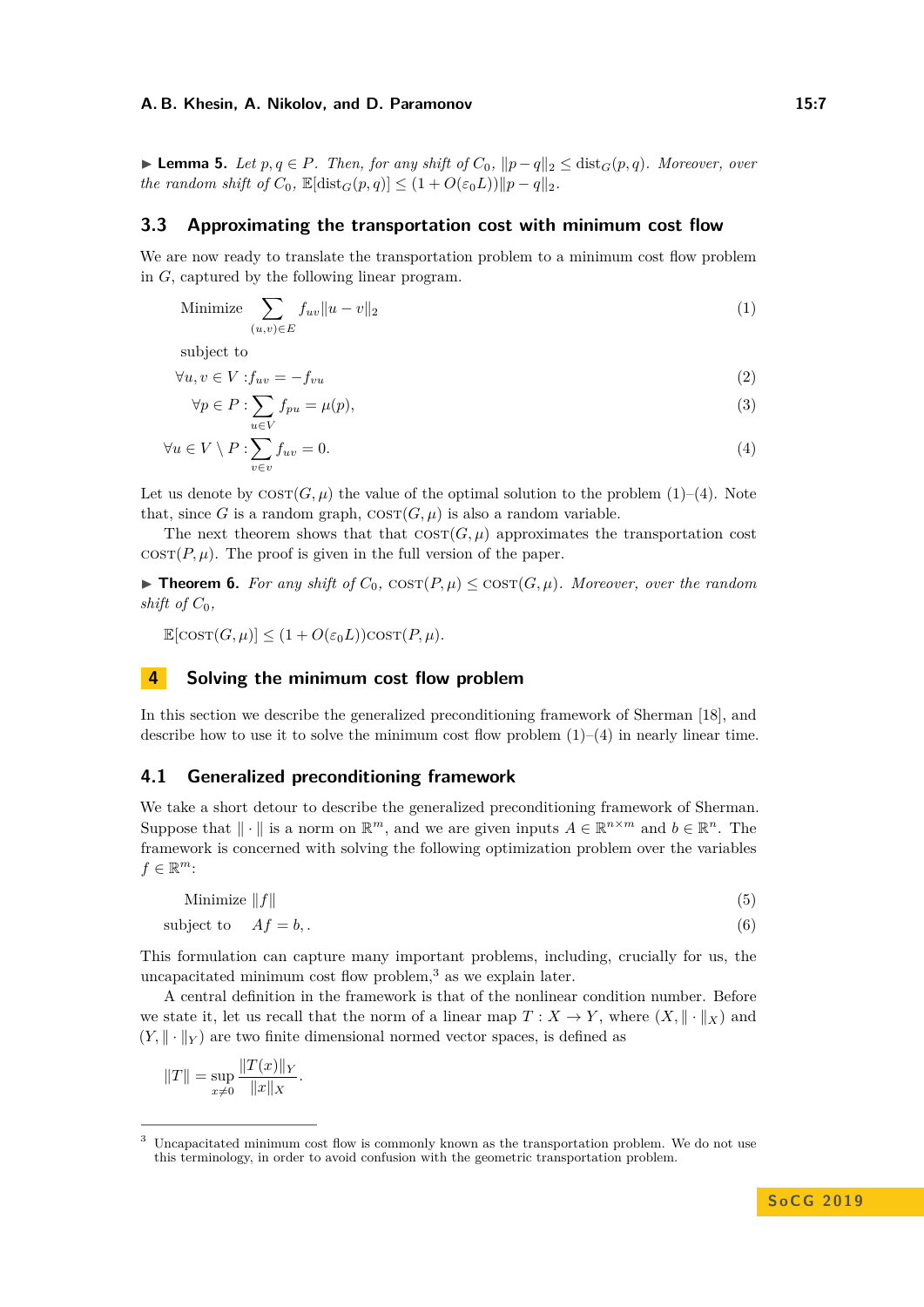We adopt the same definition for non-linear maps, as well. For an  $n \times m$  matrix A, and norms  $\|\cdot\|_X$  on  $X = \mathbb{R}^n$  and  $\|\cdot\|_Y$  on the column span Y of A, we use the notation  $\|A\|_{\|\cdot\|_X\to\|\cdot\|_Y}$ to refer to the norm of the linear map from *X* to *Y* represented by *A*.

Having recalled these notions, we proceed to define the condition number.

**Definition 7.** Let  $(X, \|\cdot\|_X)$  and  $(Y, \|\cdot\|_Y)$  be two finite dimensional normed vector spaces. *The non-linear condition number*  $\kappa$  *of a linear map*  $T: X \rightarrow Y$  *is defined by* 

 $\kappa(T) = \inf_{S} ||T|| ||S||,$ 

*where*  $S: Y \to X$  *ranges over all (not necessarily linear) maps such that for all*  $x \in X$  *we*  $have T(S(Tx)) = Tx.$ 

*For an*  $n \times m$  *matrix A, and norms*  $\|\cdot\|_X$  *on*  $X = \mathbb{R}^m$  *and*  $\|\cdot\|_Y$  *on the column span Y of A*, we define  $\kappa_{\|\cdot\|_X\to\|\cdot\|_Y}(A)$  as  $\kappa(T)$ , where  $T: X \to Y$  is the linear map represented by *the matrix A.*

This definition generalizes the standard condition number, which is the special case in which both norms are taken to be Euclidean.

The generalized preconditioning framework is based on composing rough approximation algorithms to get a high-quality approximation. The rough approximation algorithms are further allowed to violate the constraints of the problem slightly. Thus, they achieve a bi-criteria approximation, captured by the following definition.

▶ **Definition 8.** Let  $|| \cdot ||_Y$  be a norm defined on the range of the matrix A in [\(6\)](#page-6-3). Let  $f^*$  be *an optimal solution to the problem* [\(5\)](#page-6-4)–[\(6\)](#page-6-3)*. Then*  $f \in \mathbb{R}^m$  *is called an*  $(\alpha, \beta)$ *-solution (with respect to*  $\|\cdot\|_Y$ *) to* [\(5\)](#page-6-4)–[\(6\)](#page-6-3) *if*  $\|f\| \leq \alpha \|f^*\|$  *and, moreover,* 

$$
||Af - b||_Y \le \beta ||A||_{|| \cdot || \to || \cdot ||_Y} ||f^*||.
$$

*An algorithm that, when given inputs A and b, outputs an* (*α, β*)*-solution f is called an*  $(\alpha, \beta)$ -solver (with respect to  $\|\cdot\|_Y$ ) for [\(5\)](#page-6-4)–[\(6\)](#page-6-3).

We use the next result of Sherman, which gives a solver for  $(5)-(6)$  $(5)-(6)$  $(5)-(6)$  with running time controlled by condition number of the constraint matrix.

<span id="page-7-0"></span>**Findmen 9** ([\[18\]](#page-13-7)). Let  $\varepsilon, \beta > 0$ , and suppose that the norm in [\(5\)](#page-6-4) is the  $\ell_1^m$  norm. Let  $\kappa = \kappa_{\|\cdot\|_1 \to \|\cdot\|_1}(A)$ , and let M be an upper bound on the time necessary to compute matrix*vector products with A* and  $A^{\top}$ . Then there exists a  $(1 + \varepsilon, \beta)$ -solver with respect to  $\|\cdot\|_1$  for *the problem* [\(5\)](#page-6-4)*–*[\(6\)](#page-6-3) *with running time bounded by*

 $O(\kappa^2(m+n+M)\log(m)(\varepsilon^{-2} + \log(1/\beta)))$ .

This algorithm is based on repeatedly applying an  $(\alpha, \beta)$  solver with much worse dependence on  $\beta$ ; in fact, at the cost of a slightly worse dependence on  $\kappa$ , for the latter one can use a simple solver based on the multiplicative weights update method.

Rescaling *f* coordinatewise gives us the following easy corollary, whose proof is omitted.

<span id="page-7-1"></span>**► Corollary 10.** Let  $\varepsilon, \beta > 0$ , and let  $c \in \mathbb{R}_{>0}^m$ . Suppose that the norm in [\(5\)](#page-6-4) is given by  $||f||_c = \sum_{i=1}^m c_i f_i$ . Let  $\kappa = \kappa_{\|\cdot\|_c \to \|\cdot\|_1}(A)$ , and let M be the time necessary to compute matrix*vector products with A* and  $A^T$ . Then there exists a  $(1+\varepsilon,\beta)$ -solver with respect to  $\|\cdot\|_1$  for the *problem* [\(5\)](#page-6-4)–[\(6\)](#page-6-3) *with running time bounded by*  $O(\kappa^2(m+n+M)\log(m)(\varepsilon^{-2} + \log(1/\beta)))$ .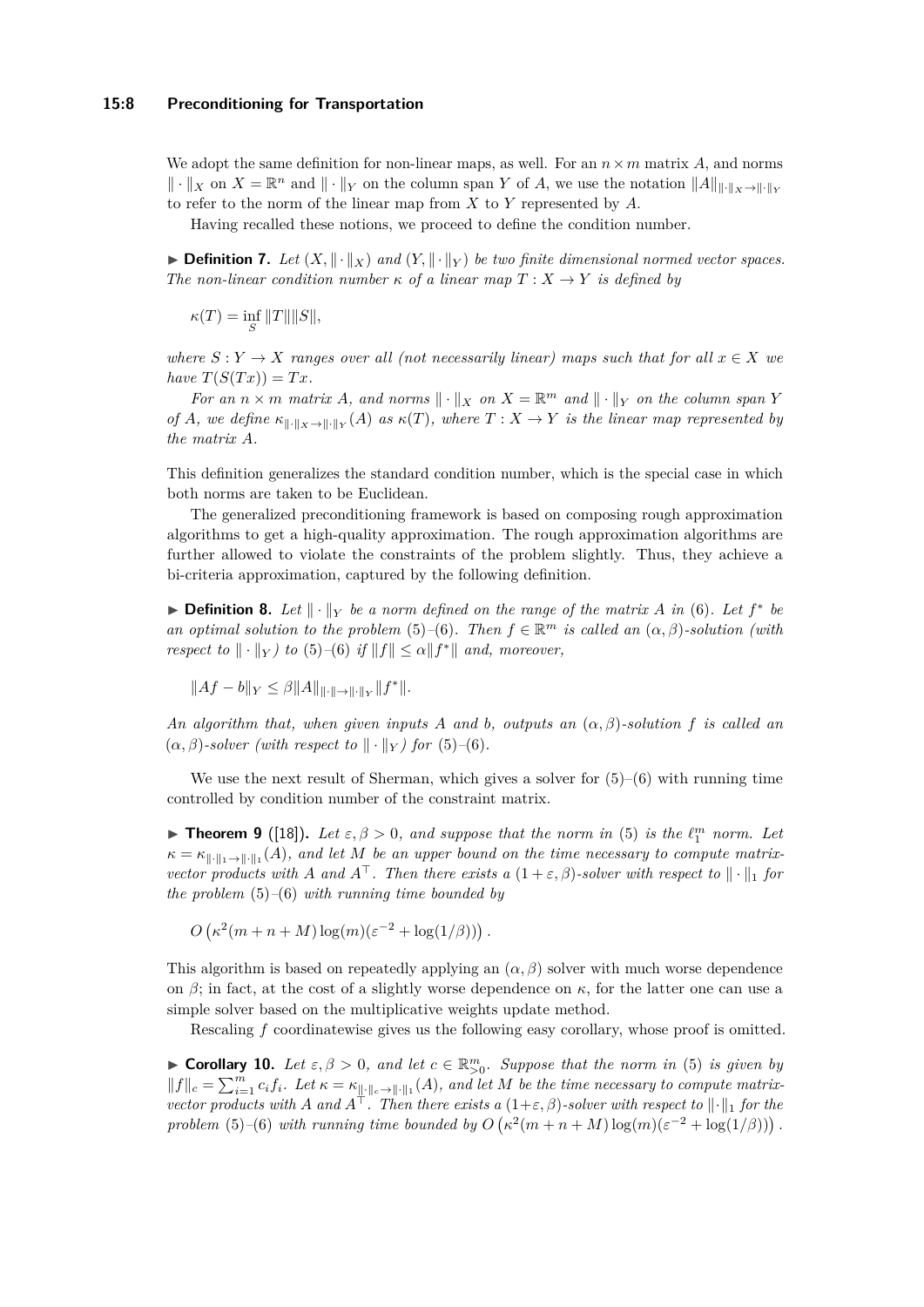While Theorem [9](#page-7-0) and Corollary [10](#page-7-1) allow us to find solutions which are very close to being feasible, they do not give an exactly feasible solution. The final result we use from Sherman allows us to use a solver which exactly satisfies the constraints, but only achieves a large approximation ratio, to round an approximately feasible solution to an exactly feasible one.

To state the result, we need to define the composition of two solvers  $\mathcal F$  and  $\mathcal F'$ . The composed algorithm  $\mathcal{F}' \circ \mathcal{F}$  first calls  $\mathcal{F}$  on *A* and *b* to get *f*; then it calls  $\mathcal{F}'$  on *A* and the residual vector  $b - Af$  to get a solution  $f'$ ; finally it outputs  $f + f'$ .

**► Theorem 11** ([\[18\]](#page-13-7)). Let  $C \geq 1$ , and  $\varepsilon, \beta > 0$ . Let  $\kappa = \kappa_{\|\cdot\| \to \|\cdot\|_Y}(A)$ , where  $\|\cdot\|$  is the norm *in* [\(5\)](#page-6-4)*, and*  $\|\cdot\|_Y$  *is some norm on the column span of A. Then, if* F *is a*  $(1+\varepsilon,\varepsilon\beta/\kappa)$ *-solver, and*  $\mathcal{F}'$  *is a*  $(C, 0)$ *-solver, the composition*  $\mathcal{F}' \circ \mathcal{F}$  *is a*  $(1 + \varepsilon + C \varepsilon \beta, 0)$ *-solver.* 

## **4.2 Preconditioner construction**

The formulation  $(5)$ – $(6)$  captures the (uncapacitated) minimum cost flow problem with arbitrary demands. We will explain this for the graph  $G = (V, E)$  defined in Section [3.2](#page-5-0) and the minimum cost flow problem  $(1)$ – $(4)$ . Let us pick an arbitrary orientation on the edges *E*, and call the directed edges  $\vec{E}$ . Then take *A* to be the directed vertex by edge incidence matrix of *G*: it is indexed by  $V \times \vec{E}$ , and for any node *u*, and any directed edge  $e = (v, w)$ . set  $A_{u,e} = 1$  if  $u = v$ ,  $A_{u,e} = -1$  if  $u = w$ , and  $A_{u,e} = 0$  otherwise. We represent a flow f by its restriction to  $\vec{E}$ , seen as a vector in  $\mathbb{R}^{\vec{E}}$ . Slightly abusing notation, we will use the letter *f* both for this vector, and for the flow, which is defined both for  $(u, v) \in \vec{E}$ , and for  $(v, u)$ . with  $f_{vu} = -f_{uv}$ . For a flow vector f, the product Af gives us the vector of divergences, i.e. for any  $u \in V$ 

$$
(Af)_u = \sum_{v:(u,v)\in \vec{E}} f_{uv} - \sum_{v:(v,u)\in \vec{E}} f_{vu} = \sum_{v:(u,v)\in E} f_{uv}.
$$

We define the vector  $b \in \mathbb{R}^V$  to encode the supplies, i.e. for  $p \in P$  we set  $b_p = \mu(p)$ , and for  $u \in V \setminus P$  we set  $b_u = 0$ . It follows that the constraint  $Af = b$  encodes [\(3\)](#page-6-5)–[\(4\)](#page-6-1). Finally, let us denote the cost of an edge  $e = (u, v) \in \vec{E}$  by  $c(e) = ||u - v||_2$ . Then, for the norm in the objective [\(5\)](#page-6-4), we choose  $||f||_c = \sum_{e \in E} c(e)|f_e|$ . With these choices of *A*, *b*, and  $|| \cdot || = || \cdot ||_c$ , an optimal solution to  $(5)$ – $(6)$  gives an optimal solution to  $(1)$ – $(4)$ . For the rest of this section we will fix *A*, *b*, *c*, and  $\|\cdot\|_c$  to be as just defined.

Unfortunately, we cannot directly use Corollary [10](#page-7-1) to get the running time we are aiming for, since the condition number of the matrix *A* could be large. We address this by designing a preconditioner: another matrix *B*, of full column rank, which can be applied quickly, and has the property that *BA* has small condition number. This allows us to apply Corollary [10](#page-7-1) to the problem  $(5)-(6)$  $(5)-(6)$  $(5)-(6)$  with the modified, but equivalent, constraint  $BAf = Bb$ , and get a fast algorithm for the minimum cost flow problem in *G*.

In our construction of the preconditioner *B* we will use the following lemma, which was implicit in [\[18\]](#page-13-7). We omit the proof, which follows from the arguments in [\[18\]](#page-13-7).

<span id="page-8-0"></span>**Example 12.** Let  $\|\cdot\|_X$  be a norm on  $\mathbb{R}^n$ , and let H be an  $n \times m$  matrix. Suppose that *there exists a*  $\gamma > 0$  *such that for any h in the column span Y of H*, *the norm*  $\|\cdot\|_Y$  *satisfies* 

$$
||h||_Y \le \min\{||f||_X : f \in \mathbb{R}^n, Hf = h\} \le \gamma ||h||_Y.
$$

*Then*  $\kappa_{\|\cdot\|_X\to\|\cdot\|_Y}(H) \leq \gamma$ *.* 

We will design a preconditioner matrix *B* such that  $\|\tilde{b}\|_1$  approximates the cost of the minimum cost flow with supply vector *b*. Then the fact that *BA* has small condition number will follow from Lemma [12.](#page-8-0) The following lemma captures the construction of *B*, which is inspired by embedding of the Earth Mover Distance in  $\ell_1$  [\[7,](#page-13-12) [12\]](#page-13-13).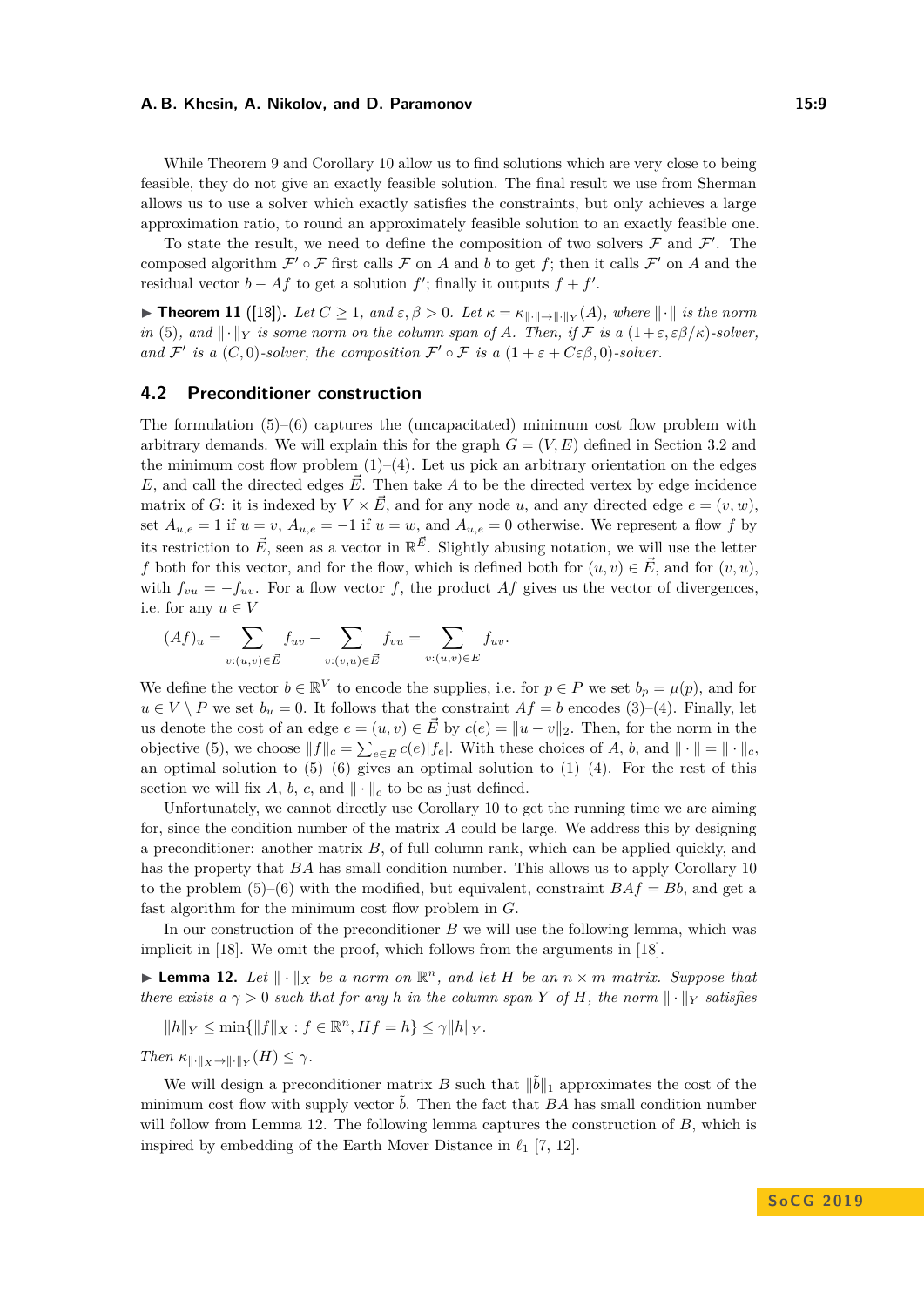#### **15:10 Preconditioning for Transportation**

► Lemma 13. *There exists a matrix*  $B \in \mathbb{R}^{V \times V}$  *of full column rank with at most*  $O(|V| \log \Delta)$ *nonzero entries, such that the following holds. For any*  $\tilde{b} \in \mathbb{R}^V$  such that  $\sum_{u \in V} \tilde{b}_u = 0$ , we *have*

$$
||B\tilde{b}||_1 \le \min\{||f||_c : f \in \mathbb{R}^{\vec{E}}, Af = \tilde{b}\} \le \gamma ||B\tilde{b}||_1,
$$

*for*  $\gamma = O(\log(\Delta)/\varepsilon_0)$ *. Moreover, a flow f satisfying*  $Af = \tilde{b}$  *of cost at most*  $\gamma ||B\tilde{b}||_1$  *can be constructed in time*  $O(n\varepsilon_0^{-d} \log \Delta)$  *given*  $B\tilde{b}$ *.* 

**Proof.** The matrix *B* has one row associated with each vertex  $u \in V$ . For  $p \in P$ , we let  $B_{p,p} = ||p - N_L(p)||_2$  and  $B_{p,u} = 0$  for any  $u \neq p$ . Every other vertex  $u \in V \setminus P$  is a net point. Suppose that *u* is in  $N_{\ell}$ ; then for any  $v \in V$  such that  $N_{\ell}(v) = u$ ,  $B_{u,v} = \frac{\varepsilon_0 \Delta_{\ell}}{4(L+1)}$ , and for all other *v*,  $B_{u,v} = 0$ . This defines the matrix *B*. Notice that each vertex  $u \in V$  contributes to at most  $L + 2$  nonzero entries of *B*: one for each  $\ell \in \{0, \ldots, L\}$  corresponding to  $N_{\ell}(u)$ , and one more when  $u \in P$ . It is easy to verify directly that *B* has full column rank.

<span id="page-9-0"></span>The definition of *B* guarantees that

$$
||B\tilde{b}||_1 = \sum_{p \in P} |\tilde{b}_p||p - N_L(p)||_2 + \frac{1}{L+1} \sum_{\ell=0}^L \frac{\varepsilon_0 \Delta_\ell}{4} \sum_{\widetilde{C} \in \widetilde{\mathcal{C}}_\ell} \left| \sum_{u \in \widetilde{C} \cap V} \tilde{b}_u \right|.
$$
 (7)

The remainder of the proof is broken down into several claims. For the first claim, let us extend the definition of  $\text{cosr}(G, \cdot)$  to supplies which can be non-zero on net points as well by

$$
COST(G, \tilde{b}) = \min\{\|f\|_c : f \in \mathbb{R}^{\vec{E}}, Af = \tilde{b}\}.
$$

 $\triangleright$  Claim 14.  $||B\tilde{b}||_1 \leq \text{COST}(G, \tilde{b}).$ 

Proof. In any feasible flow f, the total cost of the flow on edges incident to points  $p \in P$ must equal the first term in [\(7\)](#page-9-0). Then, we just need to show that the remaining terms are a lower bound on the total cost of the flow on the remaining edges. In fact we will show that, for each  $\ell$ ,

<span id="page-9-1"></span>
$$
\frac{\varepsilon_0 \Delta_\ell}{4} \sum_{\widetilde{C} \in \widetilde{\mathcal{C}}_\ell} \left| \sum_{u \in \widetilde{C} \cap V} \widetilde{b}_u \right| \leq \text{COST}(G, \widetilde{b}) - \sum_{p \in P} |\widetilde{b}_p| \|p - N_L(p)\|_2.
$$
\n(8)

It follows that the average of the term on the left over all  $\ell$  is also a lower bound on the right hand side, which proves the claim. To establish inequality [\(8\)](#page-9-1) notice that, in any feasible *f*, flow of value at least  $\left|\sum_{u \in \widetilde{C} \cap V} \tilde{b}_u\right|$  must enter or leave each  $\widetilde{C} \in \widetilde{\mathcal{C}}_{\ell}$ , and every edge *e* from a  $\vert \angle u \in C \cap V^{ou} \vert$ vertex in *C* to a vertex outside of *C* has cost at least  $c(e) \geq \varepsilon_0 \Delta_{\ell}/2$  by the definition of *G*. Therefore, the total cost of flow leaving or entering  $\widetilde{C}$  is at least  $\frac{\varepsilon_0 \Delta_\ell}{2} \left| \sum_{u \in \widetilde{C} \cap V} \widetilde{b}_u \right|$ . Adding  $\vert \angle u \in C \cap V$ up these terms over all  $C \in \mathcal{C}_{\ell}$  accounts for the cost of any edge of *G* at most twice, and [\(8\)](#page-9-1) follows.  $\triangleleft$ 

 $\triangleright$  Claim 15.  $\cos(\mathcal{G}, \tilde{b}) \leq \gamma ||B\tilde{b}||_1$  for  $\gamma = O(L/\varepsilon_0) = O(\log(\Delta)/\varepsilon_0)$ .

Proof. We prove the claim by constructing an appropriate feasible flow *f*. We proceed to construct *f* by levels, from the bottom up. The construction will be efficient, also proving the claim after "moreover" in the statement of the lemma. On level *L*, for any  $p \in P$ , we set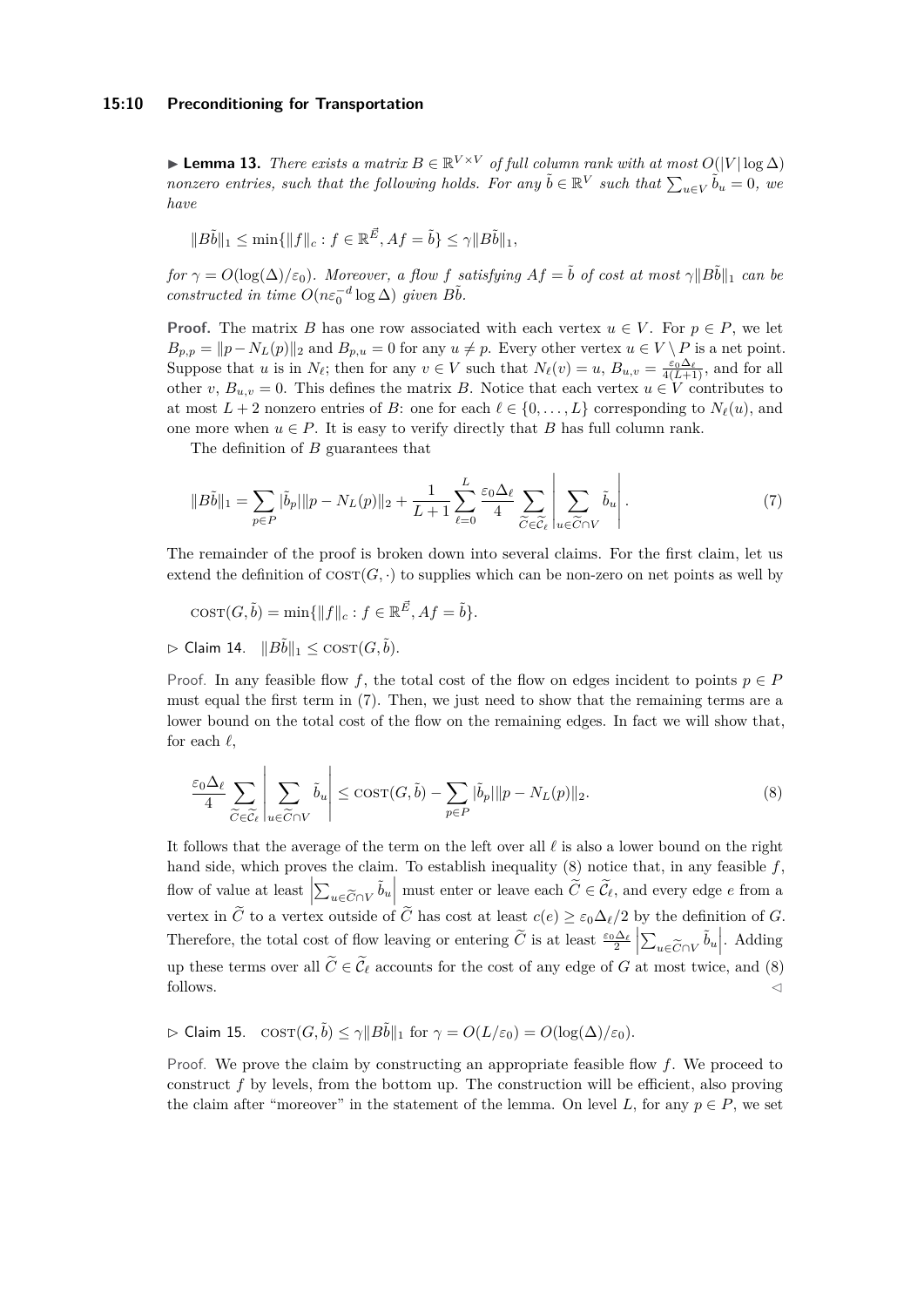$f_{pu} = \tilde{b}_p$ , where  $u = N_L(p)$ . Then, for levels  $\ell = L - 1, L - 2, \ldots, 1$ , we execute the following procedure in every subcell  $\widetilde{C} \in \widetilde{\mathcal{C}}_{\ell-1}$ . Let us define, for any node *u* and the current flow *f*, the surplus

$$
\delta(u,f) = \sum_{v:(u,v)\in \vec{E}} f_{uv} - \sum_{v:(v,u)\in \vec{E}} f_{vu} - \tilde{b}_u = \sum_{v:(u,v)\in E} f_{uv} - \tilde{b}_u.
$$

I.e. this is how much more flow leaves  $u$  than should, as prescribed by  $\tilde{b}$ . Pick any two  $u$ and *v* in  $N_{\ell} \cap \tilde{C}$  such that  $\delta(u, f) > 0 > \delta(v, f)$ , and add min{ $|\delta(u, f)|, |\delta(v, f)|$ } units of flow to  $f_{vu}$ . Continue until we have that for all  $u \in N_{\ell} \cap \tilde{C}$  the surpluses  $\delta(u, f)$  have the same sign. Since at every step of this procedure we make the surplus of at least one node 0, and we always decrease the absolute value of the surplus at any node, we will stop after at most  $|N_\ell \cap C|$  steps. Finally, for the node  $u \in N_{\ell-1}$  which is the center of  $C$ , and for all nodes  $v \in N_\ell \cap \tilde{C}$  for which  $\delta(v, f) \neq 0$ , we set  $f_{uv} = \delta(v, f)$ . After this final step, every node *u* ∈  $N_\ell$  ∩  $\tilde{C}$  has surplus 0.

For  $\ell = 0$ , we perform essentially the same procedure, but in the entire cell  $C_0$ . I.e. we pick any two *u* and *v* in  $N_{\ell} \cap C_0$  such that  $\delta(u, f) > 0 > \delta(v, f)$ , and add min{ $|\delta(u, f)|, |\delta(v, f)|$ } units of flow to  $f_{vu}$ . Once again, after at most  $|N_0|$  steps all surpluses will have the same sign, and, as we show below, will in fact be 0, so *f* will be feasible.

An easy induction argument shows that, once we have processed levels  $L, L-1, \ldots, \ell$ , for any  $\ell > 0$ , the surplus at any node  $u \in N_L \cup ... \cup N_{\ell}$  is 0, and the same is true for the surplus at any  $p \in P$ . To show that the flow f is feasible, it is enough to show that after processing the cell  $C_0$  on level 0, all nodes have surplus 0. Notice that, while processing any subcell *C*, we do not change the total surplus  $\sum_{u \in V \cap \widetilde{C}} \delta(u, f)$ . This means that, for any *u*∈*V* ∩*C*<br>*r*ith cor  $\ell > 0$ , after having processed a subcell  $C \in \mathcal{C}_{\ell-1}$  with center *u*, we have

$$
\delta(u, f) = -\sum_{v \in \widetilde{C} \cap V} \widetilde{b}_v = -\sum_{v : N_{\ell-1}(v) = u} \widetilde{b}_v.
$$
\n(9)

In particular, we have that before we start processing  $C_0$ ,  $\sum_{u \in N_0} \delta(u, f) = -\sum_{u \in V} \tilde{b}_u = 0$ . Since, once again, every step we make during the processing of *C*<sup>0</sup> preserves the total surplus, and we stop when all surpluses have the same sign, then at the time we are done it must be the case that every node has surplus 0, and, therefore, *f* is a feasible flow.

It remains to bound the cost of the flow *f* constructed above. We can charge the cost of the subcells processed on each level while construting *f* to one of the terms of the right hand side of [\(7\)](#page-9-0), and this completes the proof of the claim. The details of this calculation appear in the full version of the paper.  $\triangleleft$ 

The two claims finish the proof of the lemma, together with the observation that the construction of the flow *f* can be implemented recursively in time  $O(n\varepsilon_0^{-d} \log \Delta)$ .

Our main result for solving the minimum cost flow problem in *G* follows. The proof, which at this point is straightforward, is given in the full version of the paper.

<span id="page-10-0"></span>**Find 16.** *A flow f feasible for the problem* [\(1\)](#page-6-0)–[\(4\)](#page-6-1)*, with cost at most*  $1 + O(\varepsilon)$  *factor larger than the optimal cost, can be computed in time*

$$
O\left(\frac{\log(\Delta)^2}{\varepsilon_0^2}(|E|+|V|\log(\Delta))\log(|E|)\left(\frac{1}{\varepsilon^2}+\log\left(\frac{\log(\Delta)}{\varepsilon_0}\right)\right)\right).
$$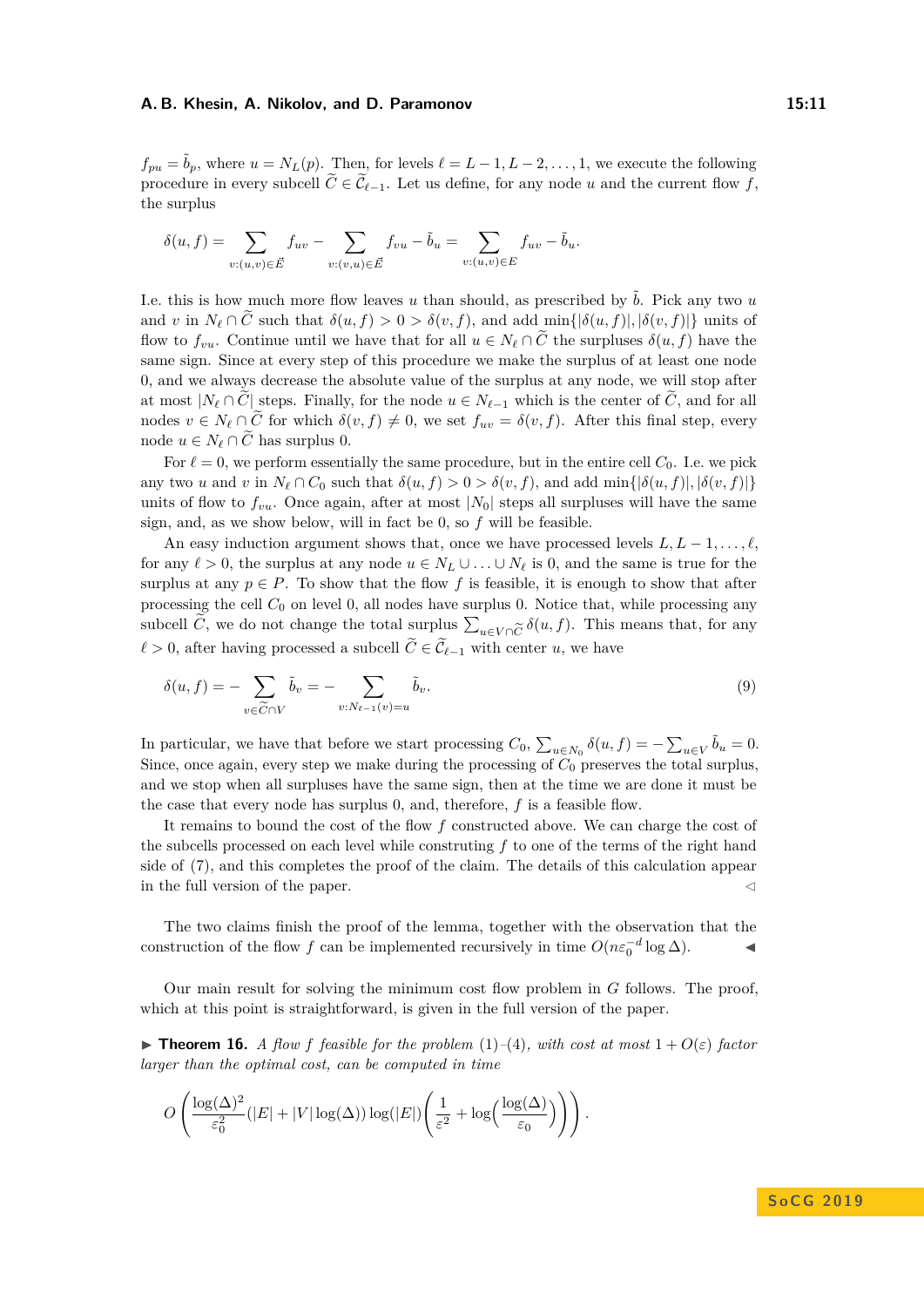#### **15:12 Preconditioning for Transportation**

# **5 Generating a transportation map**

Theorem [16](#page-10-0) guarantees we can obtain an approximately optimal flow in our graph *G* in nearly linear time. We wish to turn this flow into a transportation map on *P*. To accomplish this, we will repeatedly transform our flow into other flows, without increasing the cost, and ending at a flow which is also a transportation map. We will no longer keep the flow supported on the edges of E, and will instead allow positive flow between arbitrary pairs of points. We will gradually make sure that there is positive flow only between points in *P* (as opposed to net points).

We first begin by defining a notion we call uniform flow parity.

▶ **Definition 17.** *Given a flow*  $f \in \mathbb{R}^{V \times V}$ , and a vertex  $u \in V$ ,  $f$  is said to satisfy, or have *uniform flow parity at u if for all remaining*  $v \in V$ ,  $f_{uv}$  *has the same sign. In other words, either there is flow going out of v or there is flow going into v, but there is no flow passing through v. The flow f is said to satisfy uniform flow parity if f has uniform flow parity on*  $every \ v \in V.$ 

The next easy lemma shows that a flow that satisfies uniform flow parity is supported on edges between vertices with non-zero divergence.

<span id="page-11-0"></span>► **Lemma 18.** *Suppose that a flow*  $f \in \mathbb{R}^{V \times V}$  *satisfies uniform flow parity at a vertex*  $u \in V$ , *and that*  $\sum_{v \in V} f_{uv} = 0$ *. Then*  $f_{uv} = 0$  *for all*  $v \in V$ *.* 

**Proof.** Assume, towards contradiction, that *f* has 0 divergence at *u* but  $f_{uv} \neq 0$  for some  $v \in V$ . Then there must be some  $w \in V$  such that  $f_{uw}$  has the opposite sign to  $f_{uv}$ , or  $\sum_{v \in V} f_{uv} = 0$  would not hold. This contradicts uniform flow parity.

We apply Lemma [18](#page-11-0) through the following corollary of it.

<span id="page-11-2"></span>▶ **Corollary 19.** Let *f* be a flow on  $V \times V$ . Suppose that for any  $u \in V \setminus P$ ,  $\sum_{v \in V} f_{uv} = 0$ *and for any*  $p \in P$ ,  $\sum_{v \in V} f_{pv} = \mu(p)$ . Then, if *f* satisfies uniform flow parity, it is a *transportation map for*  $P$  *and*  $\mu$ *.* 

**Proof.** By Lemma [18,](#page-11-0) *f* is supported on  $P \times P$ . Moreover, since for any  $p \in P_+$  we have  $\sum_{q \in P} f_{pq} = \mu(p) > 0$ , and *f* satisfies uniform flow parity, it must be the case that  $f_{pq} \ge 0$ for all  $q \in P$ . Similarly, for any  $p \in P_-\$  it must be the case that  $f_{pq} \leq 0$  for all  $q \in P$ , or, equivalently,  $f_{qp} \geq 0$  for all  $q \in P$ . It follows that *f* is in fact supported on  $P_+ \times P_-$ , and is, therefore, a transportation map.

Let us take a flow f which is an approximately optimal solution to  $(1)-(4)$  $(1)-(4)$  $(1)-(4)$ . We can extend *f* to *V* × *V* by setting  $f_{uv} = 0$  for  $(u, v) \notin E$ . If we can transform *f* into another flow  $f'$ without increasing its cost, so that  $f'$  satisfies uniform flow parity, then we can use  $f'$  as an approximately optimal transportation map. Towards this goal, we define the Cancellation Procedure CANCEL-VERTEX $(f, u)$ , given in Algorithm [1.](#page-11-1)

<span id="page-11-1"></span>**Algorithm 1** The Cancellation Procedure.

1: **procedure** CANCEL-VERTEX $(f, u)$ 2: while  $\exists v, w : f_{vu} > 0 > f_{wu}$  do 3:  $x = \min\{f_{vu}, f_{uw}\}$ 4:  $f_{vu} \leftarrow f_{vu} - x$ 5:  $f_{uw} \leftarrow f_{uw} - x$ 6:  $f_{vw} \leftarrow f_{vw} + x$ 7: **end while** 8: **end procedure**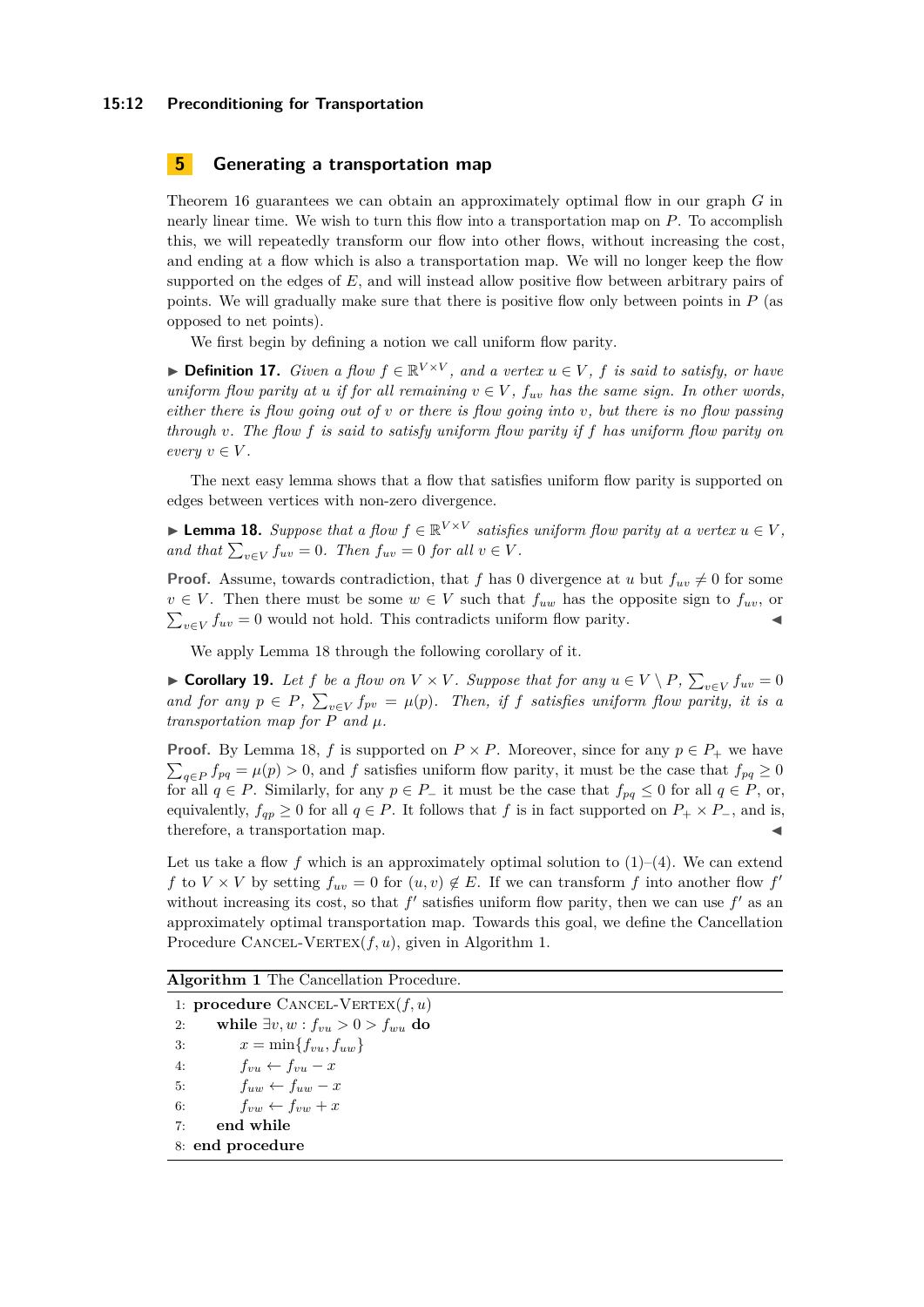The essential properties of  $\text{CANCE-VERTEX}(f, u)$  are collected in the following lemma, whose proof is omitted from this extended abstract.

<span id="page-12-5"></span>▶ **Lemma 20.** *Let f be a flow on*  $V \times V$ *, and*  $u \in V$ *. The while loop in* CANCEL-VERTEX $(f, u)$ *makes at most*  $|\{v : f_{uv} \neq 0\}|$  *many iterations, and, letting*  $f'$  *be the flow after the procedure is called, we have the following properties:*

- **1.** All divergences are preserved, i.e.  $\sum_{w \in V} f'_{vw} = \sum_{w \in V} f_{vw}$  for all  $v \in V$ .
- 2. The flow  $f'$  satisfies uniform flow parity at  $u$ .
- **3.** If *f* satisfies uniform flow parity at some vertex  $v \in V$ , then so does  $f'$ .
- **4.** *The size of the support of*  $f$  *is at most that of*  $f'$ *.*
- **5.** The cost of  $f'$  with respect to the cost function  $c(u, v) = ||u v||_2$  is at most the cost of  $f$ .

Suppose that we maintain *f* in a sparse representation; namely, we keep an adjacency list of the edges on which *f* is not zero, with the corresponding flow values. Then, after preprocessing the adjacency list of *u* in linear time to find the edges with positive and negative flow, every iteration of the while loop in the Cancellation Procedure can be executed in constant time, and the total running time, by Lemma [20,](#page-12-5) is bounded by  $O(\deg_f(u))$ , where  $\deg_f(u) = |\{v : f_{uv} \neq 0\}|.$ 

Corollary [19](#page-11-2) and Lemma [20](#page-12-5) imply that if we apply the Cancellation Procedure to the flow *f* and every vertex of the graph *G*, then the resulting flow has cost no greater than that of *f*, is supported on a set of edges of size bounded by |*E*|, and is a transportation map. In the next theorem, which is our main result for constructing a transportation map from a flow *f* in *G*, we show that if we apply the procedure first to netpoints in  $N_L$ , then to  $N_{L-1}$ , etc., then the total running time is nearly linear. The proof, which is deferred to the full version of the paper, simply accounts for the current degree of any node to which we apply the Cancellation Procedure.

<span id="page-12-6"></span>**► Theorem 21.** *There exists an algorithm running in time*  $O(n\varepsilon^{-d} \log(\Delta) + \varepsilon^{-2d} \log(\Delta))$ *that, given as input a flow f which is feasible for the minimum cost flow problem defined in Section* [3.3,](#page-6-6) *outputs a transportation map for P and*  $\mu$  *of cost no larger than that of*  $f$ *.* 

Combining Theorem [6,](#page-6-7) used with  $\varepsilon_0$  set to a sufficiently small multiple of  $\varepsilon/L$ , and Theorems [16](#page-10-0) and [21](#page-12-6) gives the first claim of Theorem [1,](#page-2-1) but with the approximation holding in expectation. At the cost of increasing  $\varepsilon$  by a factor of 2, Markov's inequality shows that the approximation also holds with probability at least 1*/*2. Then the second statement in Theorem [1](#page-2-1) follows from the first one, and Lemma [2.](#page-3-0)

#### **References**

- <span id="page-12-0"></span>**1** Pankaj K. Agarwal, Kyle Fox, Debmalya Panigrahi, Kasturi R. Varadarajan, and Allen Xiao. Faster Algorithms for the Geometric Transportation Problem. In *Symposium on Computational Geometry*, volume 77 of *LIPIcs*, pages 7:1–7:16. Schloss Dagstuhl - Leibniz-Zentrum fuer Informatik, 2017.
- <span id="page-12-2"></span>**2** Pankaj K. Agarwal and R. Sharathkumar. Approximation algorithms for bipartite matching with metric and geometric costs. In *STOC*, pages 555–564. ACM, 2014.
- <span id="page-12-3"></span>**3** Jason Altschuler, Francis Bach, Alessandro Rudi, and Jonathan Weed. Approximating the Quadratic Transportation Metric in Near-Linear Time. *CoRR*, abs/1810.10046, 2018.
- <span id="page-12-1"></span>**4** Alexandr Andoni, Aleksandar Nikolov, Krzysztof Onak, and Grigory Yaroslavtsev. Parallel algorithms for geometric graph problems. In *STOC*, pages 574–583. ACM, 2014.
- <span id="page-12-4"></span>**5** Sanjeev Arora. Polynomial Time Approximation Schemes for Euclidean Traveling Salesman and other Geometric Problems. *J. ACM*, 45(5):753–782, 1998.